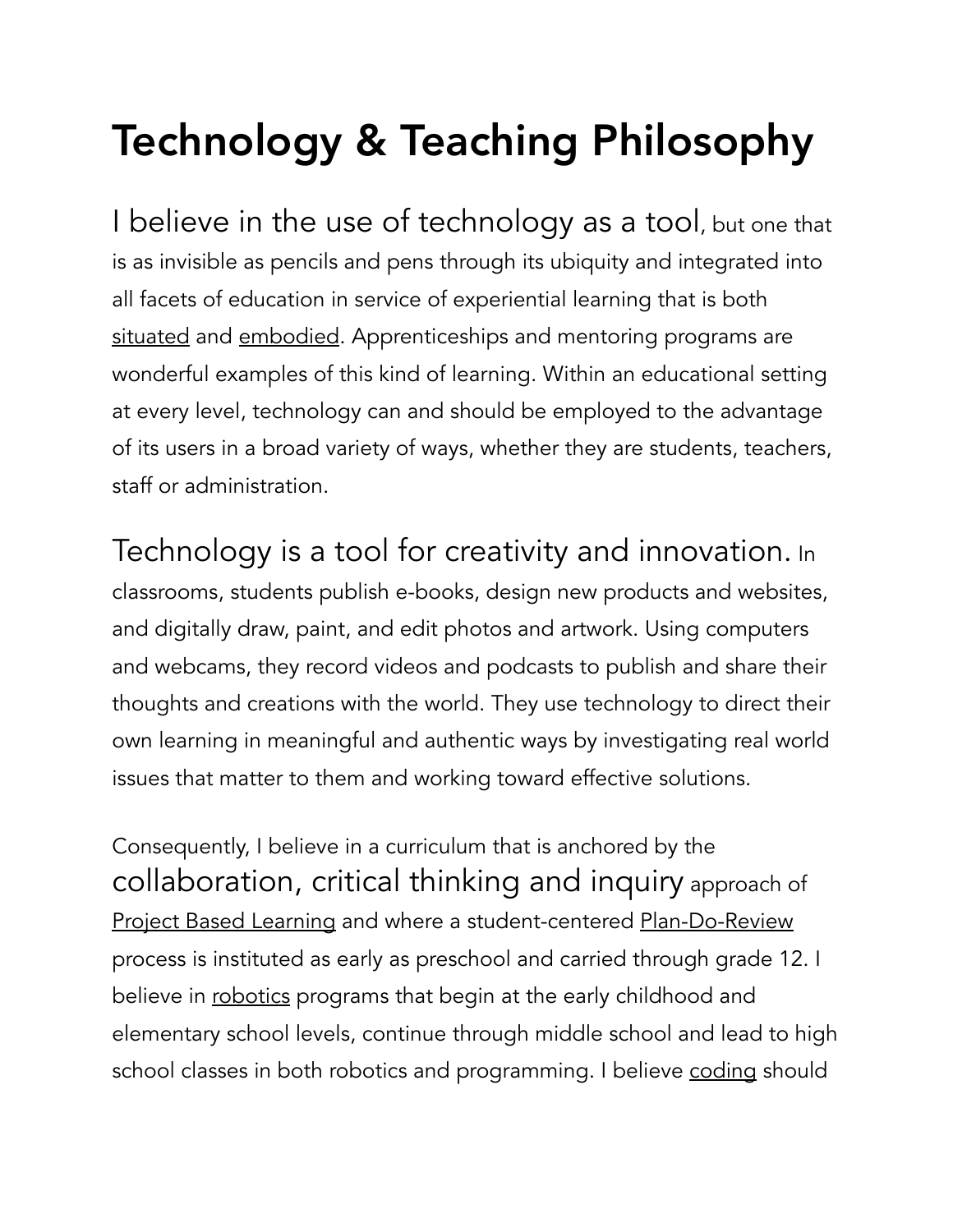be employed as a summative assessment tool where teachers ask the question, "How can students demonstrate what they learn in art, science, music, math, english, physical education, foreign language, or social studies via code (e.g., web pages/app development/ SQL database management) in such a way that adds to their own or others' knowledge and growth?"

I believe students benefit from turning to other students as mentors for specific topics or concepts, creating a **COllaborative** environment where a student can demonstrate and enhance their own knowledge and skills by teaching others. Small group postmortem sessions following the completion of projects should be commonplace from elementary through high school, developing a culture that **both recognizes and** honors failure as inevitable when one is taking risks on the road to success, a process that helps build grit, character and critical thinking in students.

I believe students should regularly apply self-evaluations that include questions about how their learning fits both within their own personal learning journey as well as how it complements a wider social consciousness. As such, students use technology to explore the world beyond the classroom whether tweeting with experts, talking with authorities and influencers around the world, or engaging with people directly affected by global problems. In addition, data modeling and computer simulations help students learn in ways they could not without it. And while using technology, responsibility, independence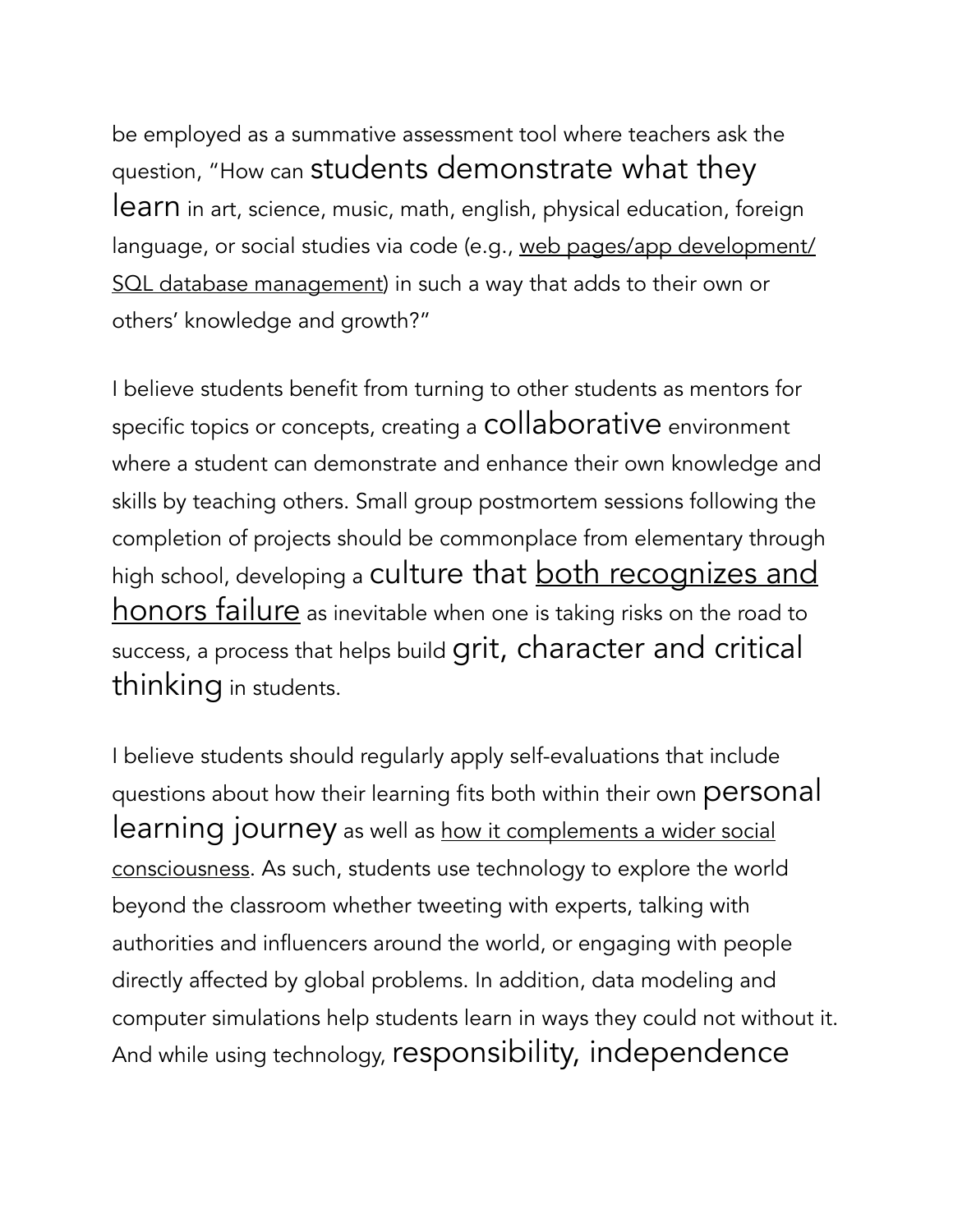and collaboration with peers are but three of the skills students develop.

In my philosophy, teachers model lifelong learning by continuously molding, changing and adapting their classroom practice both to adjust to changes in the world (technological or otherwise) as well as to improve differentiation of their teaching, support, and guidance for students. Student tech crews are available to support staff as well as other students when classroom tech inevitably fails.

Recognizing that everyone is both student and teacher, I believe that 20% time should be implemented at all levels, including for staff. And while teachers offer professional development to students on their expert topics, similarly, students should offer professional development to teachers on their expert topics, keeping in mind that both strive for a goal of continual improvement. Teachers and students should interact with each other and with other schools, other teachers, other experts in specific fields via text, Twitter, Instagram, Facebook and even email. Likewise, administration should support release time (e.g., by having guest teachers available) for teachers to visit other classrooms to see how lessons are taught, how classes are organized, and how the process works best. I believe everyone should be able to have a presentation, lesson or activity recorded on video for later analysis and improvement.

I believe MakerSpace classrooms should have 3D printers available for rapid prototyping of projects and connect to library/media centers where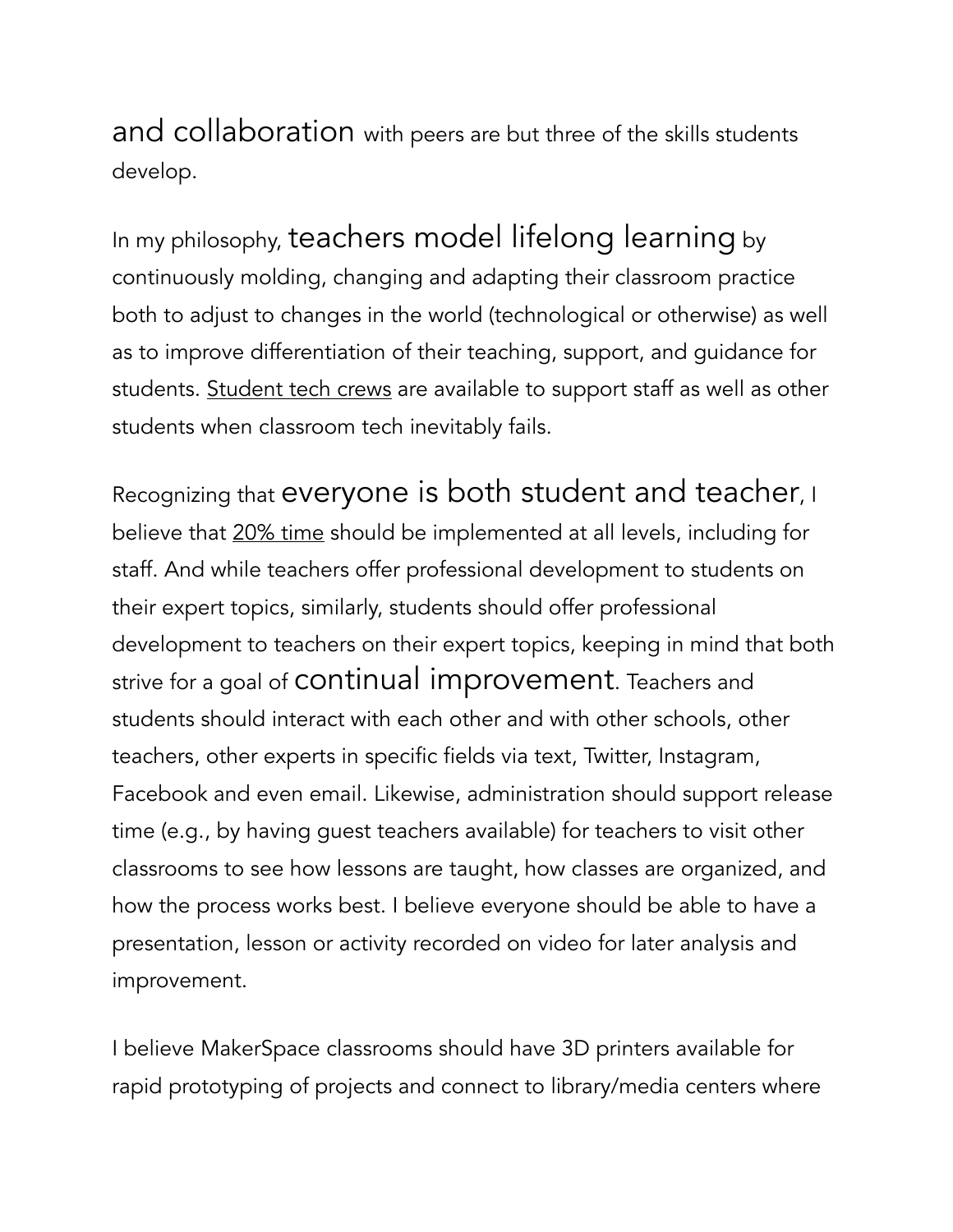staff and students check out all manner of tech equipment to use in service of their passion projects. I believe students benefit from 1:1 access to devices at all grade levels, and that a laptop and a tablet should be supplied to each teacher because potential should not be limited by a lack of access. Rooms should be outfitted with smartboards or flat-screen computer connected TVs, all webcam enabled to facilitate connecting with experts worldwide. At the same time, operating separate video, audio and design studios recognizes that people develop, refine and share their learning in a broad variety of ways.

Technologies, both simple and complex, are necessary in my philosophy. Robust wifi access should be available throughout the school campus, both within and outside of classroom spaces to reaffirm the belief that learning can and should be ongoing everywhere. I believe a free expression of ideas can be encouraged by classroom walls that are covered both by whiteboards and by windows with lots of glass to write on. And because flexibility is a critical element of creativity, students and teachers should have height adjustable desks and chairs, and everything (even storage) should be on wheels for easy reconfiguration.

Technology is a tool for efficiency and productivity. Using technology, the full range of administrative staff effectively manages mountains of data on a daily basis. Directors develop slideshows and infographics helping boards and staff better understand and implement policy. Principals use learning management systems (LMS) to stay aware of and communicate student issues quickly and discreetly with both parents and teachers. Counselors create everything from complex course